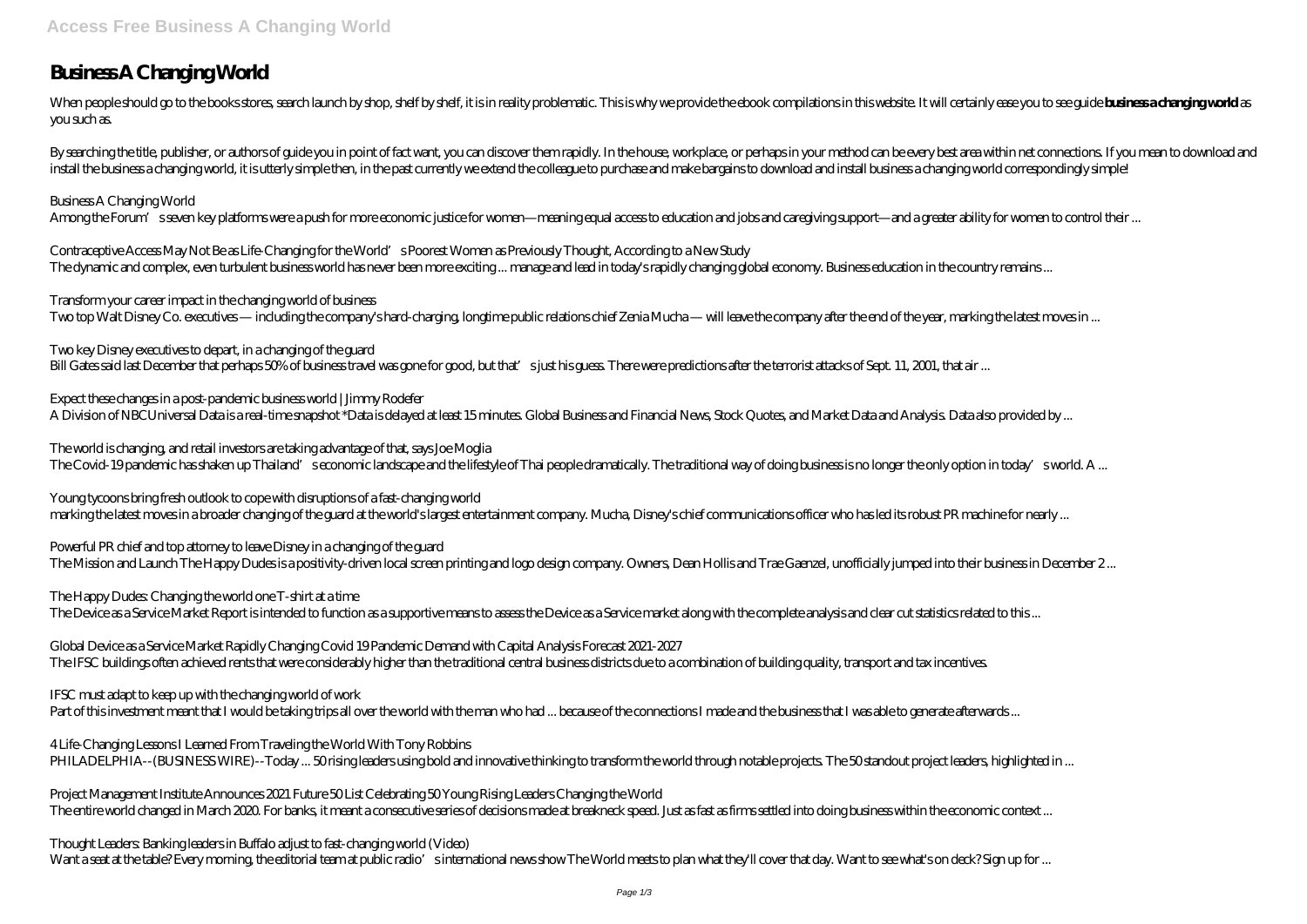### **Access Free Business A Changing World**

### *The business of camel trading is changing in Somaliland*

*Limerick: UL adapts to changing world with new lifelong learning programme* Levi Strauss & Co. swung to a profit and saw revenue skyrocket 156% in the second quarter after a pandemic year in which sweats and yoga pants were preferred over jeans. But fashion trends weren't the ...

University of Limerick (UL) is responding to the changing world of work, and the need for fast access to cutting-edge skills by the workforce, with a new lifelong learning programme for the digital ...

*Finally! A Game-Changing Software Solution That Puts a Rocket Under Businesses and Helps Them Explode Their Sales With Zing* Prior to L&T, Michaels was the head of legal & business affairs at the Icon UK and International Group for a number of years and prior to that worked at Harbottle & Lewis. Wendy Bernfeld ...

#### *Levi Strauss gets a boost from changing waistlines during the pandemic*

ZING is now available in the United States and is revolutionising the way business owners use and leverage technology to grow and operate in a post COVID world. "The launch into the US market is...

Business A Changing World carefully blends the right mix of coverage and applications to give students a firm grounding in business principles. Where other products have you sprinting through the semester to cover everythi A Changing World allows breathing space to explore topics and incorporate additional activities to complement your teaching. Built from the ground up, Business A Changing World is for faculty and students who value a brief integrated, and affordable resource that is exciting, applicable, and happening! What sets this learning program apart from the competition? An unrivaled mixture of exciting content and resources blended with application f activities, and fresh topics and examples that show students what is happening in the world of business today!

Business Foundations A Changing World carefully blends the right mix of content and applications to give students a firm grounding in business principles. Where other products have you sprinting through the semester to cov everything, Business Foundations. A Changing World allows breathing space to explore topics and incorporate additional activities to complement your teaching. Build from the ground up, Business Foundations. A Changing Worl faculty and students who value a briefer, flexible, and integrated resource that is exciting, happening, focused and applicable! What sets this learning program apart from the competition? An unrivaled, focused mixture of and resources blended with application examples, activities, and fresh topics that show students what is happening in the world of business today!

The new world of results-driven aid that could put an end to extreme poverty Drawing on 2 decades covering global development as editor in chief of Devex, Raj Kumar explores how nontraditional models of philanthropy and ai empowering the world's poorest people to make progress. Old aid was driven by good intentions and relied on big-budget projects from a few government aid agencies, like the World Bank and USAID. Today, corporations, Silicon Valley start-ups, and billionaire philanthropists are a disrupting force pushing global aid to be data driven and results oriented. This \$200 billion industry includes emerging and established foundations like the Chan Zuc and the Bill and Melinda Gates Foundation. Entrepreneurial startups like Hello Tractor, which offers an Uber-like app for farmers in Nigeria, and Give Directly, whose app allows individuals to send money straight to the ph someone in need, are also giving rise to this new culture of charity. The result is a more sustainable philosophy of aid that elevates the voices of the world' spoor as neighbors, partners, and customers. Refreshing and ac The Business of Changing the World sets forth a bold vision for how we can use our vote, our voice, and our wallet to turn well-intentioned charity into effective advocacy to transform the world for good. Businesspeople, p entrepreneurs, nonprofit executives, philanthropists, and aid workers around the world will all be influenced by this transformation.

The rules of business are changing dramatically. The Aspen Institute's Judy Samuelson describes the profound shifts in attitudes and mindsets that are redefining our notions of what constitutes business success. Dynamic fo conspiring to clarify the new rules of real value creation—and to put the old rules to rest. Internet-powered transparency, more powerful worker voice, the decline in importance of capital, and the complexity of global sup face of planetary limits all define the new landscape. As executive director of the Aspen Institute Business and Society Program, Judy Samuelson has a unique vantage point from which to engage business decision makers and forces that are moving the needle in both boardrooms and business classrooms. Samuelson lays out how hard-to-measure intangibles like reputation, trust, and loyalty are imposing new ways to assess risk and opportunity in i and asset management. She argues that " maximizing shareholder value" has never been the sole objective of effective businesses while observing that shareholder theory and the practices that keep it in place continue to lo both business and the public square. In our globalized era, she demonstrates how expectations of corporations are set far beyond the company gates—and why employees are both the best allies of the business and the new acco mechanism, more so than consumers or investors. Samuelson's new rules offer a powerful guide to how businesses are changing today—and what is needed to succeed in tomorrow's economic and social landscape.

Business Foundations A Changing World carefully blends the right mix of content and applications to give students a firm grounding in business principles. Where other products have you sprinting through the semester to cov everything, Business Foundations. A Changing World allows breathing space to explore topics and incorporate additional activities to complement your teaching. Build from the ground up, Business Foundations. A Changing Worl faculty and students who value a briefer, flexible, and integrated resource that is exciting, happening, focused and applicable! What sets this learning program apart from the competition? An unrivaled, focused mixture of and resources blended with application examples, activities, and fresh topics that show students what is happening in the world of business today!

The Business of People is purposefully focused on people. The book will assist you to develop and support yourself with your people leadership, knowledge, and skills. It is an opportunity to better manage yourself and lead including your organization, into the modern volatile, uncertain, complex, and ambiguous (VUCA) world. It is also a sequel to the top-selling book The Business of Portfolio Management: Boosting Organizational Value. Authors Madeleine Taylor and Iain Fraser combine to give you the very best in knowledge and experience in a variety of situations. This is a book that cuts through the nonsense and presents real-world solutions for situations faci and tomorrow. Shifting from managing people to leading people requires a pivot...Leadership matters because the future is at greater risk without it. Regardless of where you are in your leadership journey I am confident th Madeleine and Iain will be a valuable resource for you. Enjoy the journey, it never ends —Mark A. Langley, Former President and CEO, Project Management Institute Iain and Madeleine are honest and raw about the challenges f and the resiliency needed, to lead in business —Suzanne M. O' Gorman, Senior Strategic Business Architect, United Healthcare Group In a world where leadership increasingly requires emotional and cultural intelligence skill